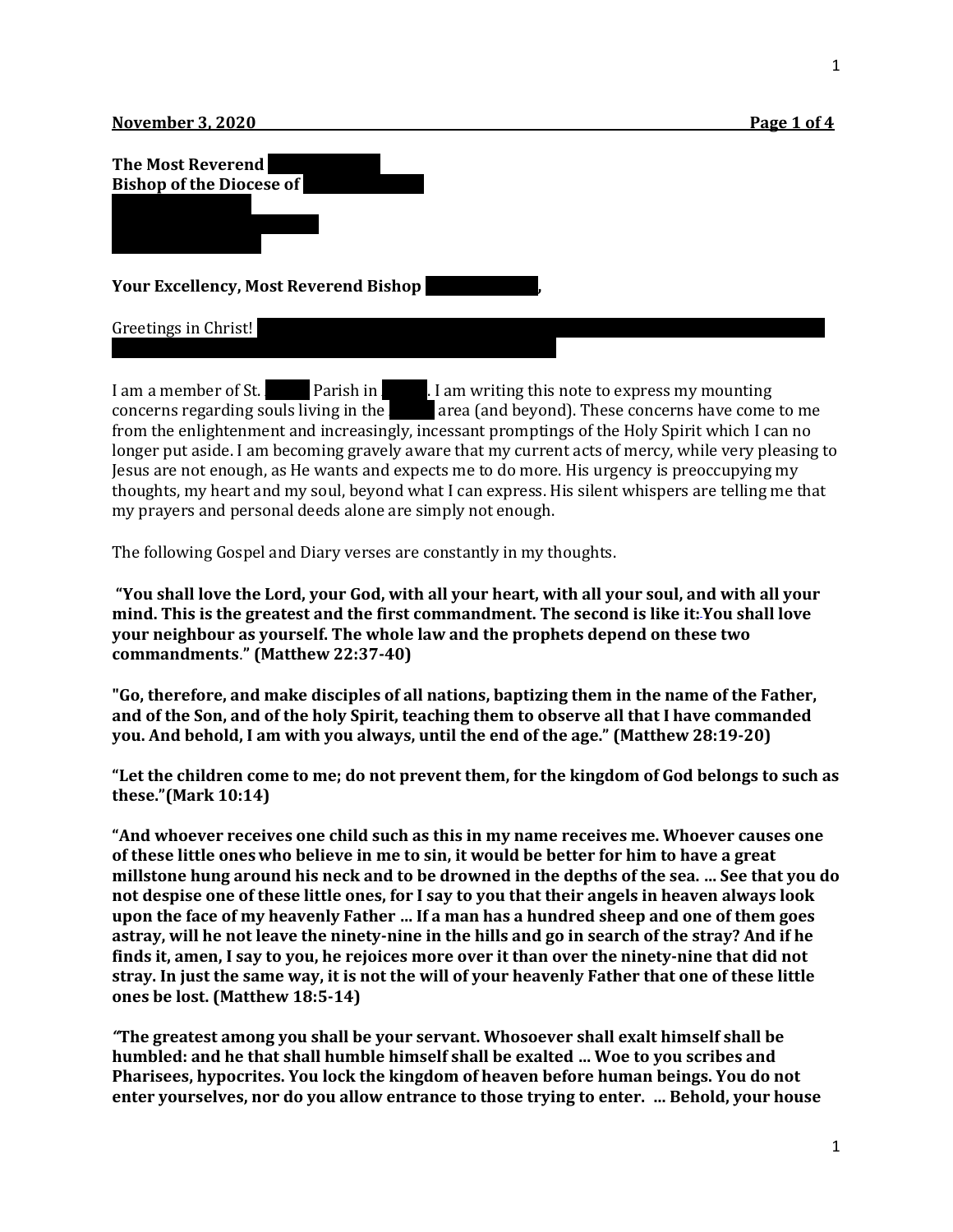**will be abandonned, desolate. I tell you, you will not see me again till you say, 'Blessed is he that cometh in the name of the Lord'." [\(Matthew 23:11-39\)](http://www.drbo.org/cgi-bin/d?b=drb&bk=47&ch=23&l=1-39#x)**

**"I know your works; I know that you are neither cold nor hot. I wish you were either cold or hot. So, because you are lukewarm, neither hot nor cold, I will spit you out of my mouth." (Revelation 3:15-16)**

**I am giving you three ways of exercising mercy toward your neighbour: the first - by deed, the second - by word, the third - by prayer. In these three degrees is contained the fullness of mercy, and it is an unquestionable proof of love for Me. By this means a soul glorifies and pays reverence to My mercy. Yes, the first Sunday after Easter is the Feast of Mercy, but there must also be acts of mercy, and I demand the worship of My mercy through the solemn celebration of the Feast and through the veneration of the image which is painted. By means of this image I shall grant many graces to souls. It is to be a reminder of the demands of My mercy, because even the strongest faith is of no avail without works. (Diary, 742)**

**Tell sinners that no one shall escape My Hand; if they run away from My Merciful Heart, they will fall into My Just Hands. Tell sinners that I am always waiting for them, that I listen intently to the beating of their heart ... when will it beat for Me? Write, that I am speaking to them through their remorse of conscience, through their failures and sufferings, through thunderstorms, through the voice of the Church. And if they bring all My graces to naught, I begin to be angry with them, leaving them alone and giving them what they want. (Diary, 1728)**

"+During Holy Mass, I saw the Lord Jesus nailed upon the cross amidst great torments. A soft moan issued from His Heart. After some time, He said: **"I thirst. I thirst for the salvation of souls. Help Me, My daughter, to save souls." (Diary, 1032)**

## **"Come to Me, all of you." (Diary, 1485)**

## **"The loss of each soul plunges Me into mortal sadness."(Diary, 1397)**

Regardless of these relentless promptings, anyway I look at it, I am guilty of breaking the **1st Commandment of God.** Through the prompting of the Holy Spirit, God has both blessed and burdened me with the most profound knowledge of His unfathomable love, mercy (and justice) and ultimately **His most intense desire to save all souls.** Therefore, I can no longer stand aside and not be a "voice" for Jesus as it is causing Jesus' great suffering. I have come to believe that to refrain from making these assertions, especially at this stage of my own spiritual growth, would make me **"indifferent" (lukewarm)**.

While I have lived in  $\qquad$  for over vears now, I cannot confirm the exact details nor complete accuracy, of what I am about to say regarding the history of St. Church in However, I have been informed by several people in the area that, in the past English Speaking Catholics had an English Mass in the basement of St. Church or in St. Catholic School (later closed) in **Apparently, when the French Speaking Catholics were holding other** activities (eg: bingo) in the basement of St. Church, the English Speaking Catholics were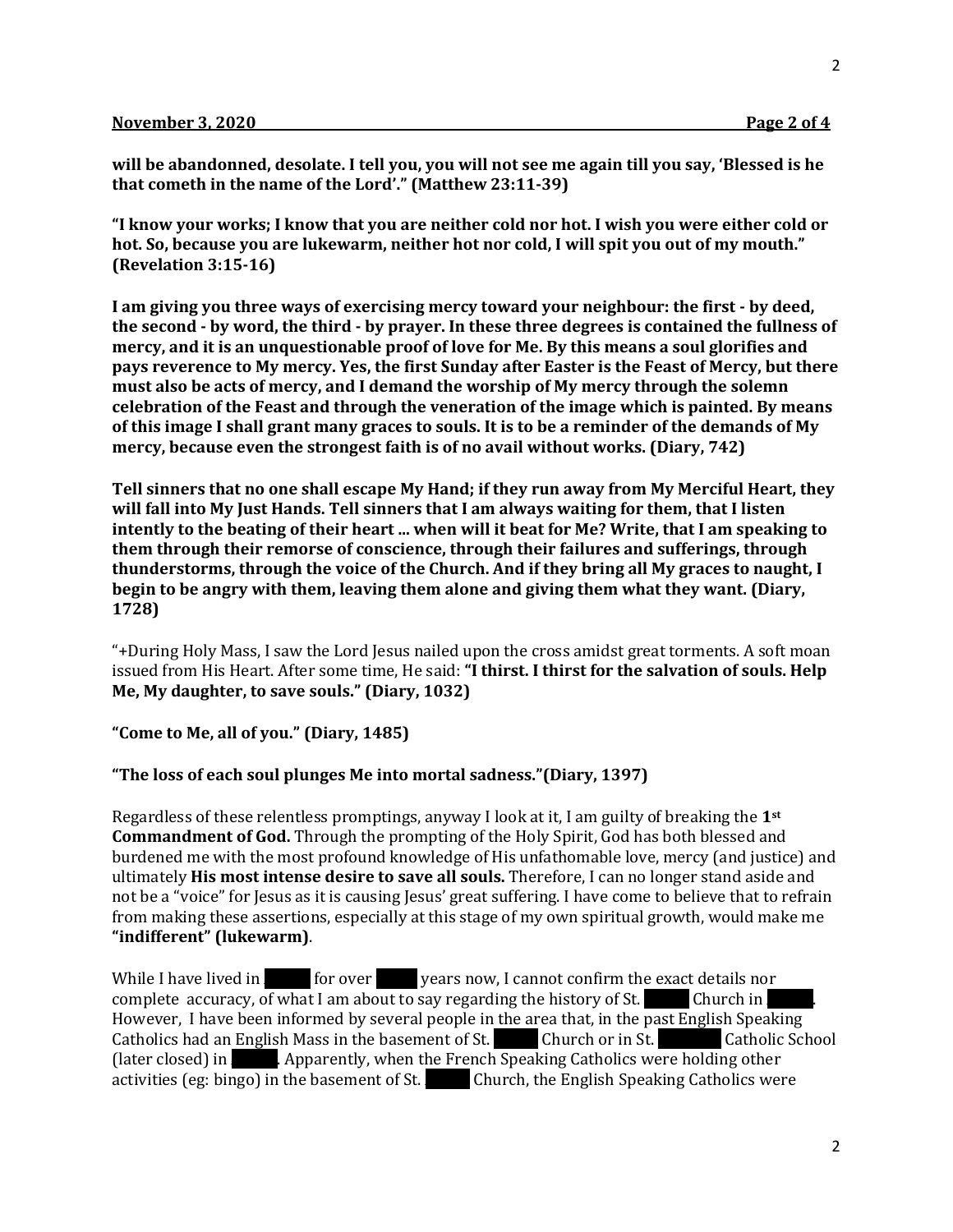## **November 3, 2020 Page 3 of 4**

prevented from having their mass in the basement, so they would have to hold their mass at St. School.

Fortunately, as a result, St. **Alternative Church was built in**  $\blacksquare$  for the English Speaking Catholics. Unfortunately, approximately twelve years ago, St. **Church in Church in** was closed (as well Unfortunately, approximately twelve years ago, St. Church in as St. Church in Church in Church in Chelmsford Chelmsford in Chelmsford was purchased and converted into the present day St. Church (gymnasium) which is the only English Speaking Catholic church for Catholics, for both the Azilda and Areas. Therefore, sadly, Azilda English Speaking Catholics have no church in

This is unjust for reasons provided and based on my understanding that, since the beginnings of Christianity, community churches were built in just about every town which makes sense as churches should offer a sense of "closeness and community" (We are all one family in Christ.).

Having a physical church in your community that welcomes you is like a **beacon for Jesus Christ**, otherwise He becomes **"out of sight, out of mind"** for many people. It has been my experience that "holy statues" and "holy images" are doorways to heaven. Therefore, what better doorway to heaven, than a traditional, large physical Catholic church like St.  $\blacksquare$  to remind everyone in of **GOD**.

Unfortunately, The requires a significant commute by car. This poses a serious barrier for many valid reasons. Firstly, a driver's license and a reliable vehicle are necessary to get you there. Secondly, during the months of reduced daylight hours, night driving is involved. In bad weather (rain, snow etc) driving on the highway is hazardous. I know from my own experience, it is more difficult to drive at night due to reduced vision, making it unsafe to drive long distances at night (I myself avoid driving in the dark on the highway whenever possible).  $\blacksquare$  I do not feel safe being out at night alone and having a community church to go to is a blessing for me as it allows me to quickly and easily get to church as often as I can. Many people don't drive at all (children, the elderly, the sick, caregivers of the sick, etc) so they have no way to get to unless they can get someone else to drive them which is not that easy nor convenient (without making them feel like a burden). I personally know people in these type of situations, both young and old. There are also married couples, in which one spouse does not speak French.

In all honesty, I do not even like nor enjoy the setting St.  $\blacksquare$  Church currently has to offer – it is an old school gymnasium with no windows, no steeple (bell tower), etc. It lacks the ambience provided by the traditional church structures like St.  $\blacksquare$  . I have also heard this comment from other people. Suffice it to say that St. Agnes has been immensely more spiritually satisfying and enjoyable for me personally, despite any difficulties I have encountered and it has all been truly worth it for me.

While English Speaking Catholics may be welcome, not being able to speak French is a significant barrier as it causes "frustration" and "causative suffering" as one can imagine, resulting in **"division"which is the primary tactic of the devil (we see this in "The Tower of Babel" Genesis 11:1-9)**. Fortunately, I have a limited but somewhat sufficient ability to speak, read and understand the French language and therefore I can participate and understand most of the mass